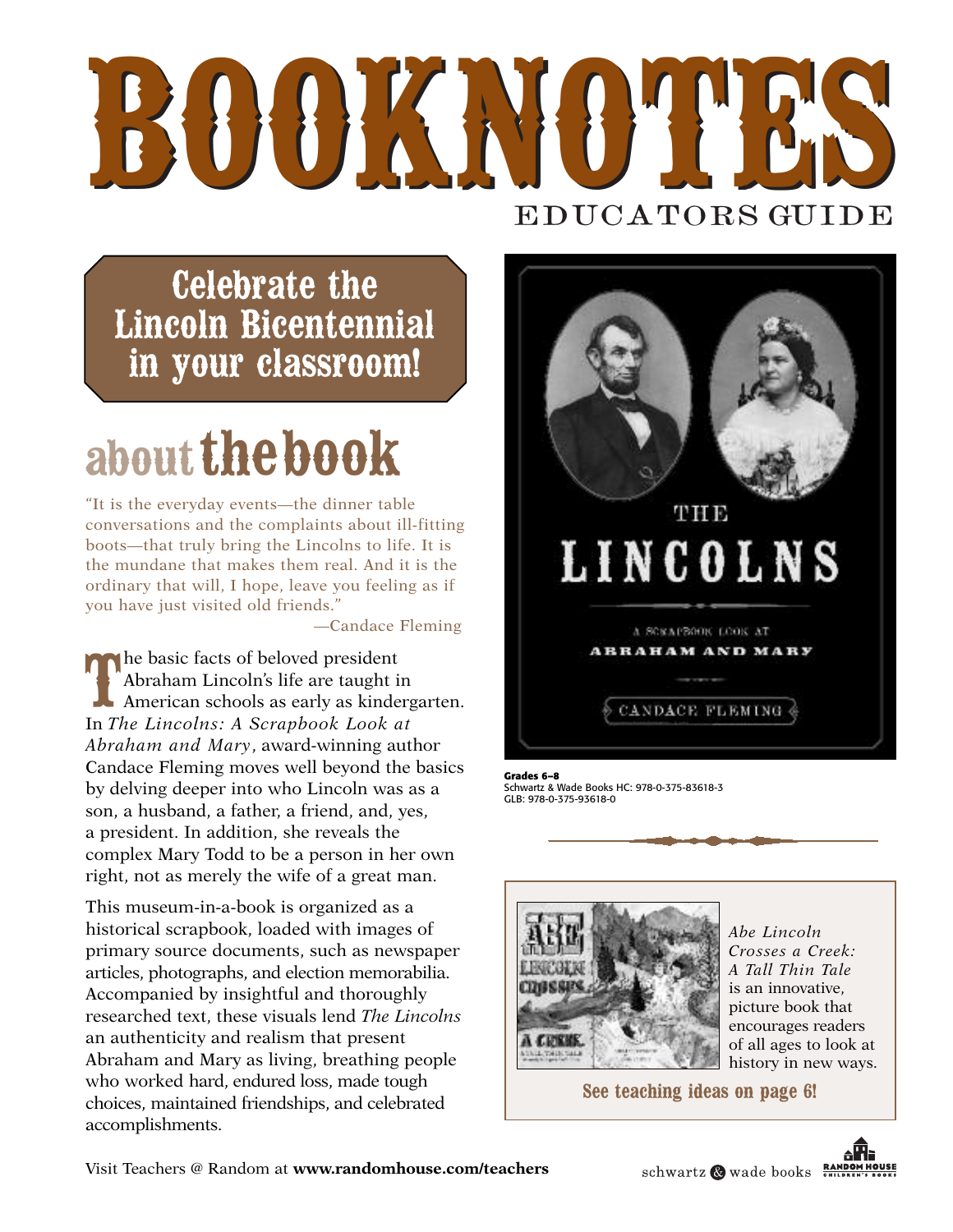### **Pre-Reading Activities**

- ✦ Most middle-grade and high school students know some basic facts about the 16th President of the United States, but probably know little about his wife, Mary Todd. Before introducing *The Lincolns*, activate students' background knowledge using a Venn diagram to organize any facts, myths, or other miscellaneous information students may have about this famous pair. The circle dedicated to Lincoln may be full of information, while that representing Mary Todd will be most likely relatively empty. The intersection of each may have some basic facts. As this book presents hundreds of facts about the lives of Abe and Mary, have students complete an additional Venn diagram after reading *The Lincolns* as a way to graphically organize their learning.
- $\triangle$  In the book's introduction. the author writes, "Rather than presenting entries in strict chronological order, I have chosen to divide some of the information by key themes, such as growing up with slavery, being a parent, and political ambition." Spend some time previewing *The Lincolns* with students to familiarize them with how the book is organized.

### **In the Classroom**

Below are a few examples of the many ways that *The Lincolns* can be used in the classroom.

- Use the book as a research source when studying Lincoln, the Civil War, or slavery.
- When studying the life of Abraham Lincoln, place students into groups, assigning each group one chapter to read and report on to the class.
- Refer students to the book when teaching about using historical source documents to support research.

## **Chapter One: Backwoods Boy**

#### Questions for Group Discussion

- ✦ Have students read the pieces on pages four and five, "On Knob Creek" and "The Little Pigeon Creek Years." Discuss how these experiences and lessons helped form who Abraham would become as an adult. What do these descriptions of the young Lincoln reveal about his character? Have students look for other examples in this chapter that speak to Lincoln's character and discuss those examples as a class.
- $\triangle$  Although Lincoln suffered an awful loss in the death of his mother, Nancy, how did his stepmother, Sarah Bush, contribute to Abraham's life in ways that would later serve him as president?
- ✦ After reading this chapter, it is clear that the young Abraham was a gifted child, yet he was described by his cousin as, "always reading–scribbling–ciphering–writing poetry," (p. 9) as if these interests were negative ones for a boy to have. Why didn't his family and friends value his quick mind and academic interests? How do you think young Abraham felt among his peers?

#### Curriculum Connections

 $\triangle$  Many of the illustrations in this chapter, such as the one on page 9 that depicts Abraham earning his first dollar, were commonly published in newspapers and journals after Lincoln had achieved national fame. Have students create a pencil sketch that illustrates one of the events or anecdotes from this chapter.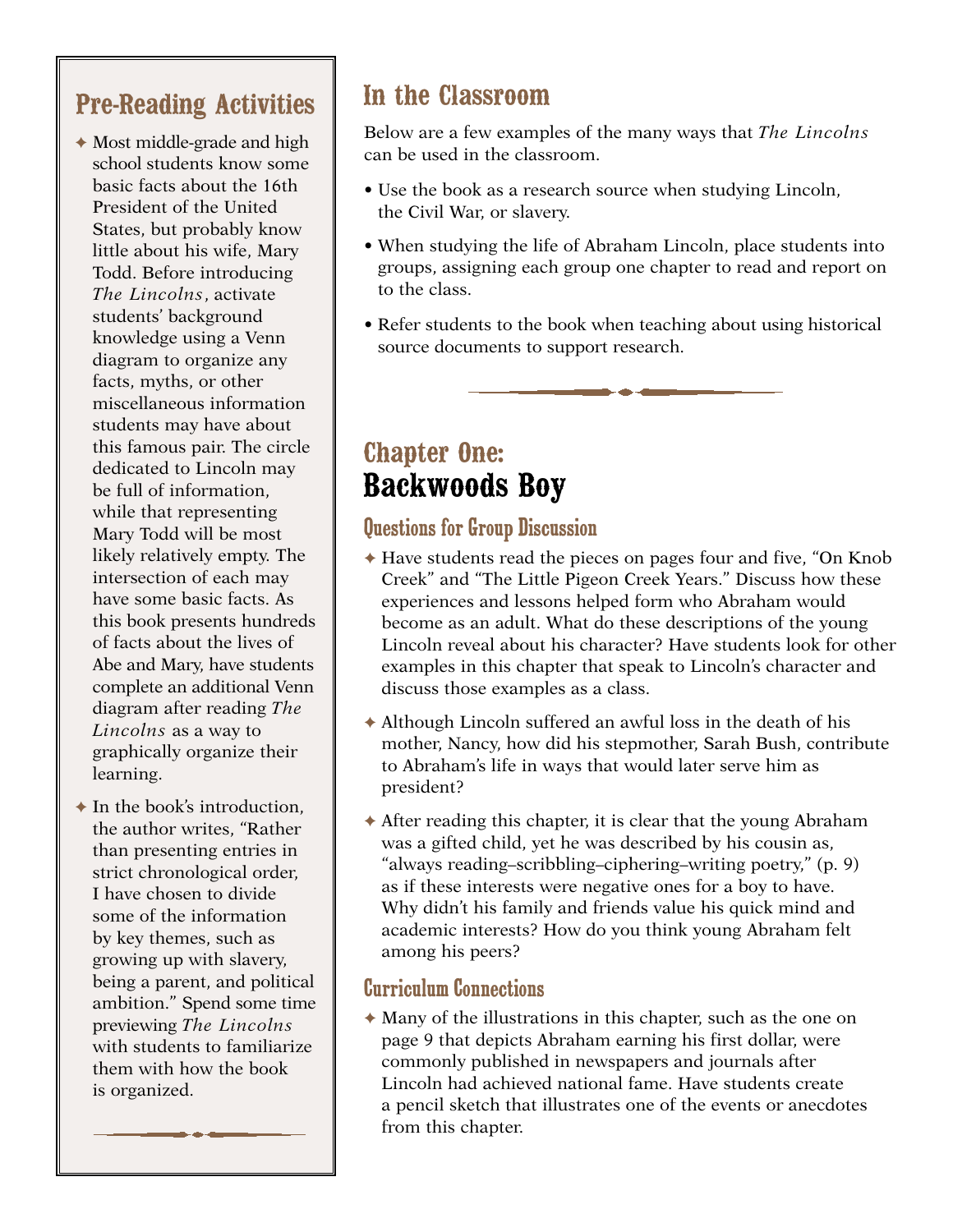✦ Have students design a campaign poster as if the young Abraham Lincoln were running to be your school's class president. The posters should include a slogan and an illustration that captures and promotes the candidate's strengths.

## **Chapter Two: Bluegrass Girl**

#### Questions for Group Discussion

- ✦ As a class, find and discuss examples of how Mary Todd was and was not a typical product of her time and environment.
- ✦ Discuss how Mary's childhood differed from Abraham's. Then discuss some of the commonalities in their early years, such as the loss of a mother, and how these major life experiences shaped them as adults.
- ✦ Read aloud the top of page 23, "School Days." Discuss the state of women's rights in the first half of the 19th century. If possible, bring in a copy of Mary Wollstonecraft's groundbreaking book, and read selections of it to the class. Discuss other key figures in the history of women's rights, such as Elizabeth Cady Stanton and Susan B. Anthony.
- ✦ How did having an education both help and hinder Mary in 19th-century society? How did having an education influence her opinions and beliefs on slavery?

#### Curriculum Connection

 $\triangle$  On pages 26 and 27, the author describes the southern world in which Mary Todd grew up, a world that relied on the use of slaves. On these pages, readers can study five primary source images illustrating aspects of the slave trade. Instruct students to do Internet research to find other primary source images depicting slavery in 19th-century America. Students can compile the images into an album and write accompanying texts and captions.

## **Chapter Three: The Happiest Stages of Life**

#### Questions for Group Discussion

- ✦ Discuss how Abraham perceived himself as a young single man living in Springfield. How did others perceive him? What character and personality traits do you think Mary admired in Abraham?
- ✦ Discuss Mary's reply when asked what she saw in Abraham. She called him a diamond in the rough. "Imagine what joy it would bring to see his beauty and brilliance shine out more clearly each day. After all, the important thing is the diamond itself, clear and flawless under its film." (p. 32) What does this statement tell you about Mary's values and character?
- ✦ Discuss Abraham's Rules for Being a Good Lawyer (p. 39), especially this rule: "There is a vague popular belief that lawyers . . . are dishonest. Let no young man choosing the law . . . yield to this belief." How did Abraham's honesty and candor in his law practice help to propel him to the presidency?

#### Curriculum Connection

✦ Have students pretend that Abraham and Mary, both single and living in Springfield, Illinois, in the present day, decide to place a profile on a computer dating service. Based on the information from this chapter, half of the class will write a 100-word profile for Abraham, and the other half will do the same for Mary. The profiles should "paint a portrait" of the two individuals as they were in their young adulthood. Have students read their portraits aloud to the class.

## **Chapter Four: Tumultuous Times**

#### Questions for Group Discussion

✦ Read and discuss the two quotes on the first page of this chapter. How are these statements in conflict?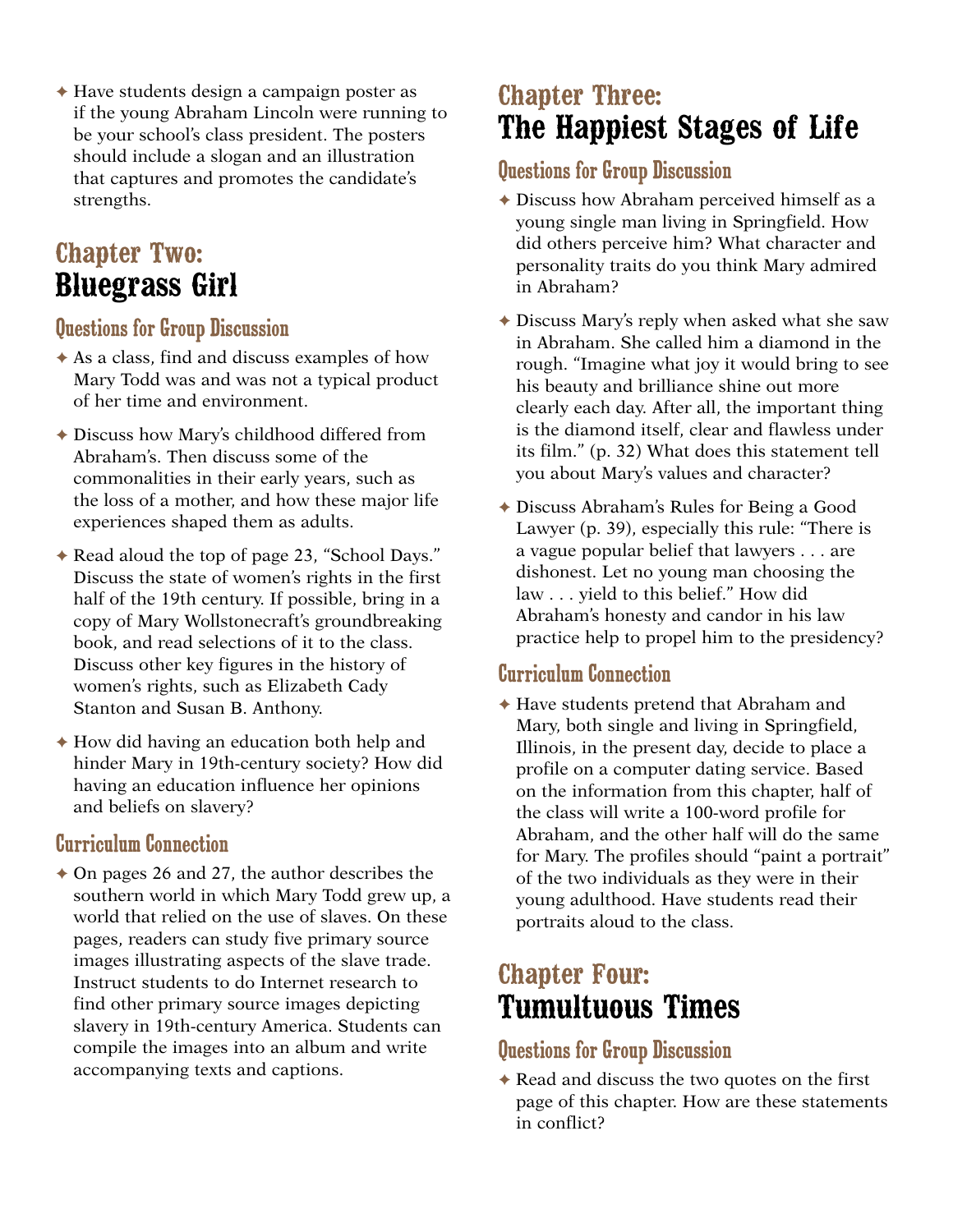- ✦ Discuss the "House Divided" speech shown on page 61. Why was this speech such a courageous act, both politically and morally?
- $\triangle$  Discuss examples from this chapter that illustrate the positive aspects of Abraham and Mary's relationship. How did Mary influence Abraham in his political career? Why do you think so many of Abraham's colleagues resented her?

#### Curriculum Connection

 $\triangle$  On page 65, readers see "an especially handsome" photograph of Lincoln just six months before he would become president. The caption states that the image was retouched to make Lincoln appear more attractive. Have students look through newspapers and magazines for images of politicians seen in both flattering and non-flattering ways. Encourage them to examine why editors make certain choices when deciding which photographs to include.

## **Chapter Five: And the War Came: Washington, 1861**

#### Questions for Group Discussion

- ✦ After reading pages 86 and 87, "Mischief in the White House," ask students to share their opinions of Abraham as a father.
- ✦ Read "President Lincoln Tramples on Civil Liberty." (p. 85) Discuss how Lincoln's decision to suspend the writ of habeas corpus during the Civil War compares with actions taken by the Bush administration after the terrorist attack of September 11, 2001, such as the PATRIOT Act.

#### Curriculum Connection

 $\triangle$  On page 75, readers learn that the abolitionist leader, Frederick Douglass cautiously described the newly elected president as "one ray of hope." Give students an opportunity to research

the life of Frederick Douglass and the abolitionist movement.

## **Chapter Six: This Awful Burden: Washington, 1862***–***1863**

#### Questions for Group Discussion

- ✦ Have student read and discuss "The Lincolns on Slavery, 1862," focusing on Mary's willingness to visit and assist former slaves, known as "contraband," living on the outskirts of the capitol. (pp. 96–98), What do her actions tell you about her humanity and sense of justice?
- ✦ Why was the Emancipation Proclamation such an important document, even though upon its publication it did not actually free any slaves in the Confederacy? Why did Lincoln wait until 1862 to write the Emancipation Proclamation, even though he detested slavery and wanted to see it abolished?
- ✦ Place students in small groups and have them read the Gettysburg Address and discuss its meaning. (p. 112) Challenge students to explain why many historians consider the Gettysburg Address to be "the single greatest speech in American history." (p. 112)

#### Curriculum Connection

 $\triangle$  Have students study the political cartoon on page 100, showing a demon-like Lincoln penning the Emancipation Proclamation. Have them research the history of political cartoons. As a follow-up activity, have students choose one political cartoon from a contemporary publication and write a short essay explaining its meaning in the context of the current political climate.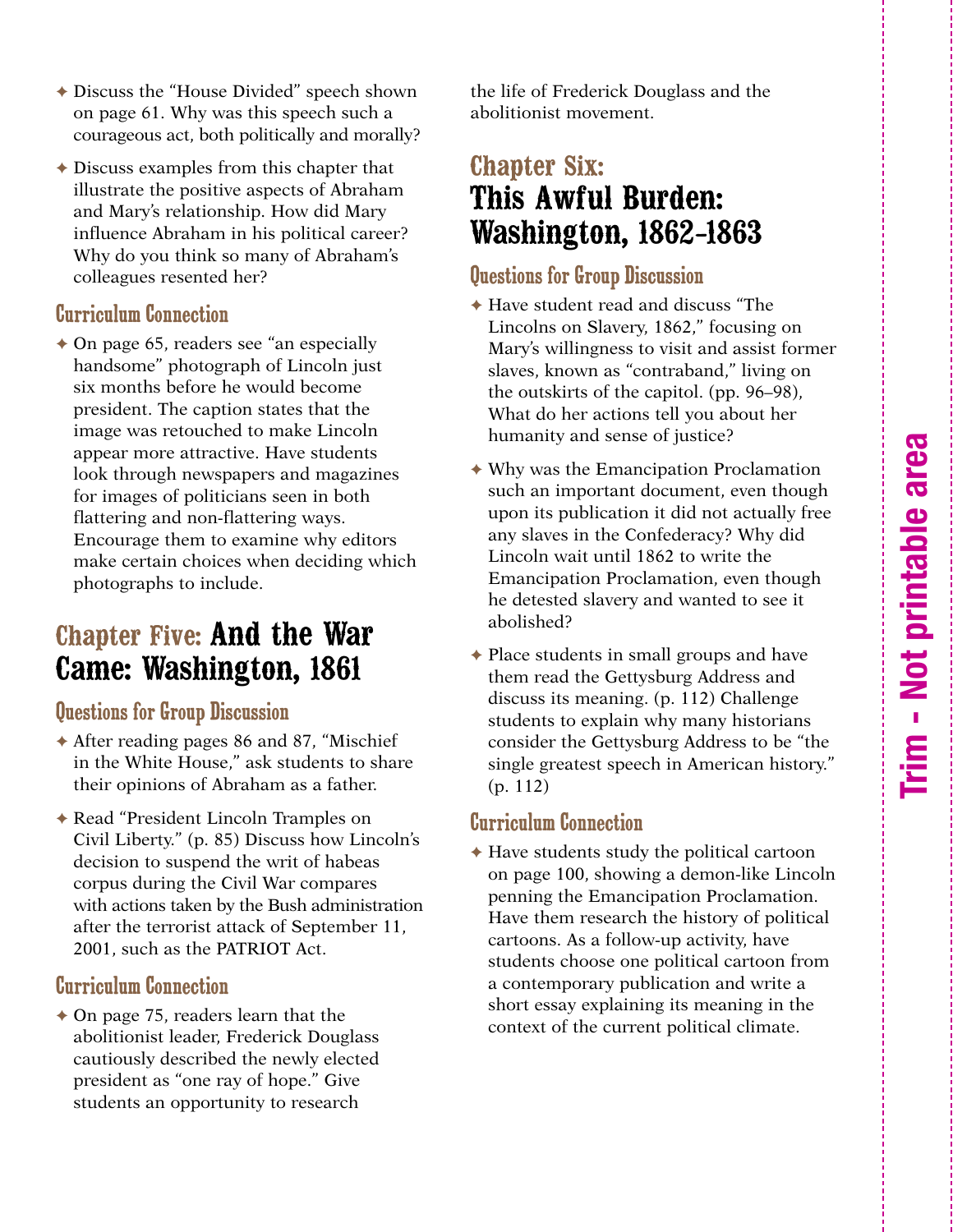## **Chapter Seven: With Charity for All: Washington, 1863***–***1864**

#### Questions for Group Discussion

- ✦ Have students find and discuss examples of Abraham's humor, compassion, honesty, and humility.
- ✦ Not everyone was a fan of the 16th president. Give students time to read and study the section on the bottom of page 122, "Woodcuts from an Anti-Lincoln Biography, 1864." Discuss the meanings of the illustrations and captions.
- ✦ Discuss Lincoln's remarks during his second inaugural address. How is the tone of the speech indicative of Abraham's core belief system?

#### Curriculum Connection

✦ Share some of the "famous firsts" from Lincoln's presidency shown on page 129. Let students choose one of these "firsts" to research.

## **Chapter Eight: Blind from Weeping**

#### Questions for Group Discussion

- $\triangle$  On page 141, the author describes the funeral procession and the viewing of the president's body in the Capitol rotunda. The author quotes a journalist who was there and wrote, "All were sad; many wept openly." After having read this book, challenge students to describe why citizens were so deeply saddened by Abraham's Lincoln's death.
- ✦ After Abraham's death, Mary struggled with family relationships, finances, and her own mental and physical health. Discuss Mary's life in the years after her husband's death. Do you think she made poor decisions? Do you think she was treated in a way befitting a former first lady?

#### Curriculum Connections

✦ Challenge students to write an obituary for both Abraham Lincoln and Mary Todd Lincoln. Provide students with examples of contemporary obituaries to use as models, such as those published in the *New York Times*. Give students time to read their pieces aloud to the class.

## **Internet Resources**

#### Abraham Lincoln Online

**showcase.netins.net/web/creative/lincoln/education/educate.htm** A well-researched site with excellent links to other Lincoln educational resources.

#### ProTeacher!

**www.proteacher.com/090158.shtml** This site provides links to lesson plans on Abraham Lincoln, suitable for grades 1–5.

#### Great American History

#### **www.greatamericanhistory.net/lessons.htm**

This site offers lessons plans on the life of Abraham Lincoln in two sections: grades 6–8 and grades 9–12.